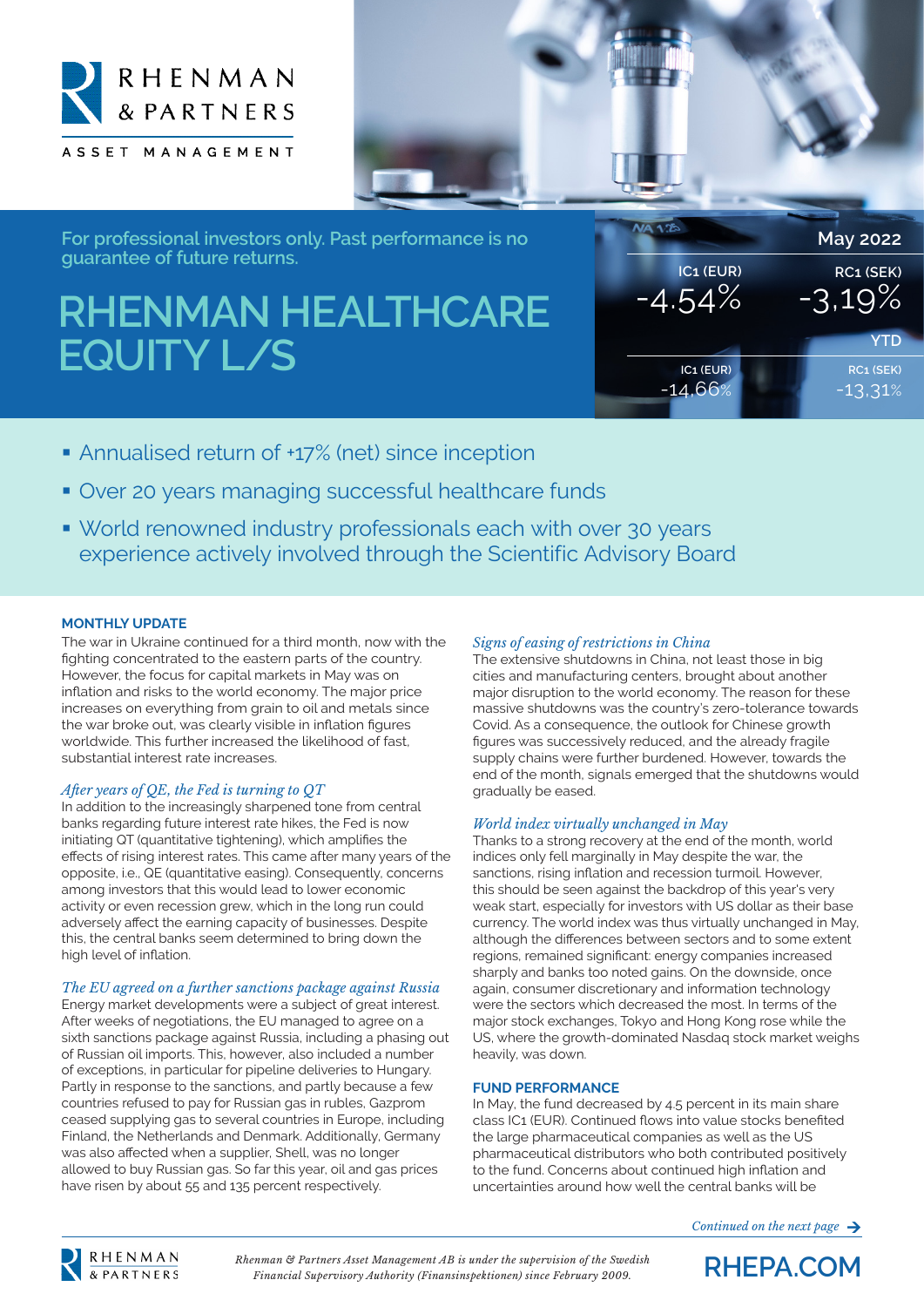able to curb inflation without hampering growth too much, continued to put pressure on the share prices of companies with high valuations. The biotechnology sector saw a strong recovery after bottoming out at the beginning of the month, yet still impacted the fund negatively for the period. The month's best contributors for the fund were Biohaven Pharmaceutical and BioNTech. The worst contributors were Iovance Biotherapeutics and Genmab.

#### *Pfizer's bid lifted Biohaven Pharmaceutical*

Biohaven is an American biotechnology company which has developed a new oral drug for migraines. Back in November 2021, Biohaven and Pfizer entered into an agreement to commercialize Nurtec in markets outside the United States. After a long period of speculation about a potential acquisition of Biohaven, Pfizer finally made a bid for the company. Pfizer's bid valued the company at \$ 11.6 billion, which meant a bid premium of 69% compared to the closing price the day before. The fund's holding in Biohaven thus made a positive contribution to the return during the period.

# *BioNTech's share price reacted positively to strong quarterly report*

BioNTech is a German biotechnology company focusing on immunology. The company has several different platforms for the development of vaccines and drugs against cancer and infectious diseases. BioNTech has one approved product, Comirnaty, a Covid-19 vaccine developed using the company's mRNA technology. The successes with Comirnaty have resulted in a very strong balance sheet which allows the company to finance its development projects in cancer and seasonal flu vaccine. The stock price reacted positively to the strong quarterly report for the first quarter and the holding contributed positively to the fund's return in May.

# *Perceptions of reduced revenue potential affected Iovance Biotherapeutics negatively*

Iovance is an American biotechnology company developing a new technology for cell therapy that utilizes the body's own tumor-infiltrating lymphocytes (TIL). A TIL is a type of cell that has the purpose of identifying and actively destroying tumor cells. Iovance has shown promising data in several tumor types with its product Lifileucel, including, among others, patients with metastatic melanoma (skin cancer) whose disease has progressed after treatment with immunotherapy. Ahead of this year's ASCO conference which takes place in early June, Iovance presented data from a group of patients with advanced skin cancer who were significantly sicker than those included in earlier studies. This study therefore showed a lower response

rate and a shorter duration of response compared to previous results. The stock fell sharply as investors worried that the revenue potential for Lifileucel had decreased.

# *The backlog of previous disputes affected Genmab negatively in May*

Genmab is a Danish biotechnology company with a focus on treating cancer. Most of the company's revenue comes from Darzalex, an antibody that binds to the protein CD38 which is found in high levels on the surface of myeloma cells (blood cancer). Darzalex activates the immune system which kills the cancer cells. Most of the rights to Darzalex are out-licensed to Johnson & Johnson. In April, the outcome of the arbitration between the companies regarding a dispute concerning the profit distribution for Darzalex was published. Despite the negative outcome for Genmab, in the form of lower royalty income from Darzalex in the future, there was no major market reaction until May when the stock price fell.

#### **OUTLOOK**

The very weak market culminated on 11 May which ought to be the bottom of the downturn in the sector. However, if the global environment develops negatively, for example through new shutdowns in China, further disruptions in the energy markets as a result of the war, or sharply increased interest rates to curb inflation, the decline could continue. However, we believe we could see a better stock market going forward, perhaps in the form of a so-called summer rally since we do not see the threats as being acute and much should already have been discounted in current share prices.

In our opinion, the level of uncertainty about how the autumn will develop is greater. The traditional pattern of a weak stock market leading up to the American mid-term election is likely, unless the world moves in a clearly positive direction. Healthcare is unlikely to be an exception since it is a politically sensitive sector.

However, valuations provide good support since the healthcare sector has been almost two P/E multiples below average in recent decades. We are therefore relatively optimistic regarding the outlook for next year. We believe that global growth should stabilize or even improve as bottlenecks in production and distribution are gradually addressed, as the tightening of monetary policy in the United States slows down, and economic growth should be able to grow roughly in line with its long-term potential. A so-called 'soft landing' would probably be ideal for our sector but, obviously, it is not a given.

# *Fund characteristics*

**KIID AND PROSPECTUS (WEBPAGE)** https://fundinfo.fundrock.com/ RhenmanPartnersFund/

**INVESTABLE CURRENCIES** Euro (EUR) / Swedish Krona (SEK) / US Dollar (USD)

#### **TARGET FUND SIZE**

The Fund Management Company may decide on hard closure when AUM has reached EUR 1bn

#### **RETURN TARGET**

Annualised net returns in excess of 12% over time

#### **LEGAL STRUCTURE**

AIF / FCP (Fonds Commun de Placement) under Part II of the Luxembourg Law on Investment Funds

**PORTFOLIO MANAGER** Rhenman & Partners Asset Management AB

**INVESTMENT TEAM** Henrik Rhenman and Susanna Urdmark

**AIFM / MANAGEMENT COMPANY** FundRock Management Company S.A.

#### **PRIME BROKER** Skandinaviska Enskilda Banken AB (publ)

**DEPOSITARY AND PAYING AGENT**

Skandinaviska Enskilda Banken S.A.

**AUDITOR** PricewaterhouseCoopers (PwC) **SUBSCRIPTION/REDEMPTION**

Monthly **MINIMUM TOP UP**

No minimum

**NOTICE PERIOD** 3 working days (12.00 CET)

**HURDLE RATE** Euribor 90D (high-water mark)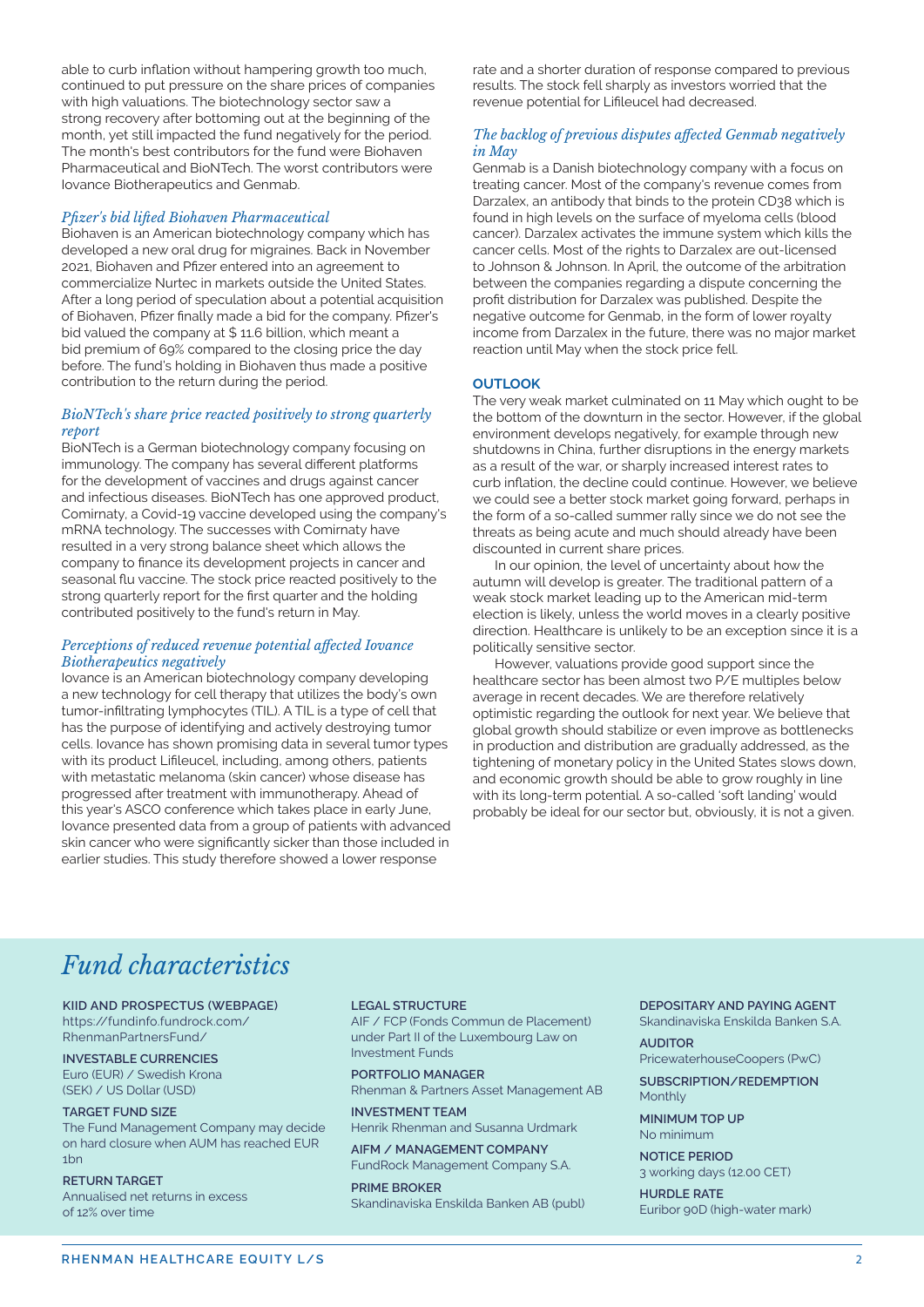

PAST PERFORMANCE IS NO GUARANTEE OF FUTURE RETURNS.

# **FUND PERFORMANCE – IC1 (EUR)**



# **MAY 2022**

| <b>SHARE CLASS</b>       | <b>NAV</b> | <b>MONTHLY RETURN</b> | <b>YEAR TO DATE</b> | <b>SINCE INCEPTION<sup>1</sup></b> |
|--------------------------|------------|-----------------------|---------------------|------------------------------------|
| IC <sub>1</sub> (EUR)    | 751.19     | $-4.54%$              | $-14.66%$           | 651.19%                            |
| IC <sub>3</sub> (EUR)    | 940.19     | $-4.48%$              | $-14.40%$           | 840.19%                            |
| IC <sub>2</sub> (SEK)    | 575.08     | $-3.11%$              | $-12.94%$           | 475.08%                            |
| ID1 (SEK) - Distributing | 360.89     | $-3.15%$              | $-16.92%$           | 260.89%                            |
| IC <sub>1</sub> (USD)    | 180.08     | $-3.05%$              | $-19.57%$           | 80.08%                             |
| IC <sub>2</sub> (USD)    | 246.97     | $-3.01%$              | $-19.41%$           | 146.97%                            |
| RC <sub>1</sub> (EUR)    | 646.36     | $-4.59%$              | $-14.86%$           | 546.36%                            |
| RC1 (SEK)                | 676.59     | $-3.19%$              | $-13.31%$           | 576.59%                            |
| RC <sub>2</sub> (SEK)    | 716.10     | $-3.15%$              | $-13.13%$           | 616.10%                            |
| 3M Euribor (EUR)         | 103.13     | 0.00%                 | 0.00%               | 3.13%                              |

**Note**: 1) Please find launch date information on page 5–8.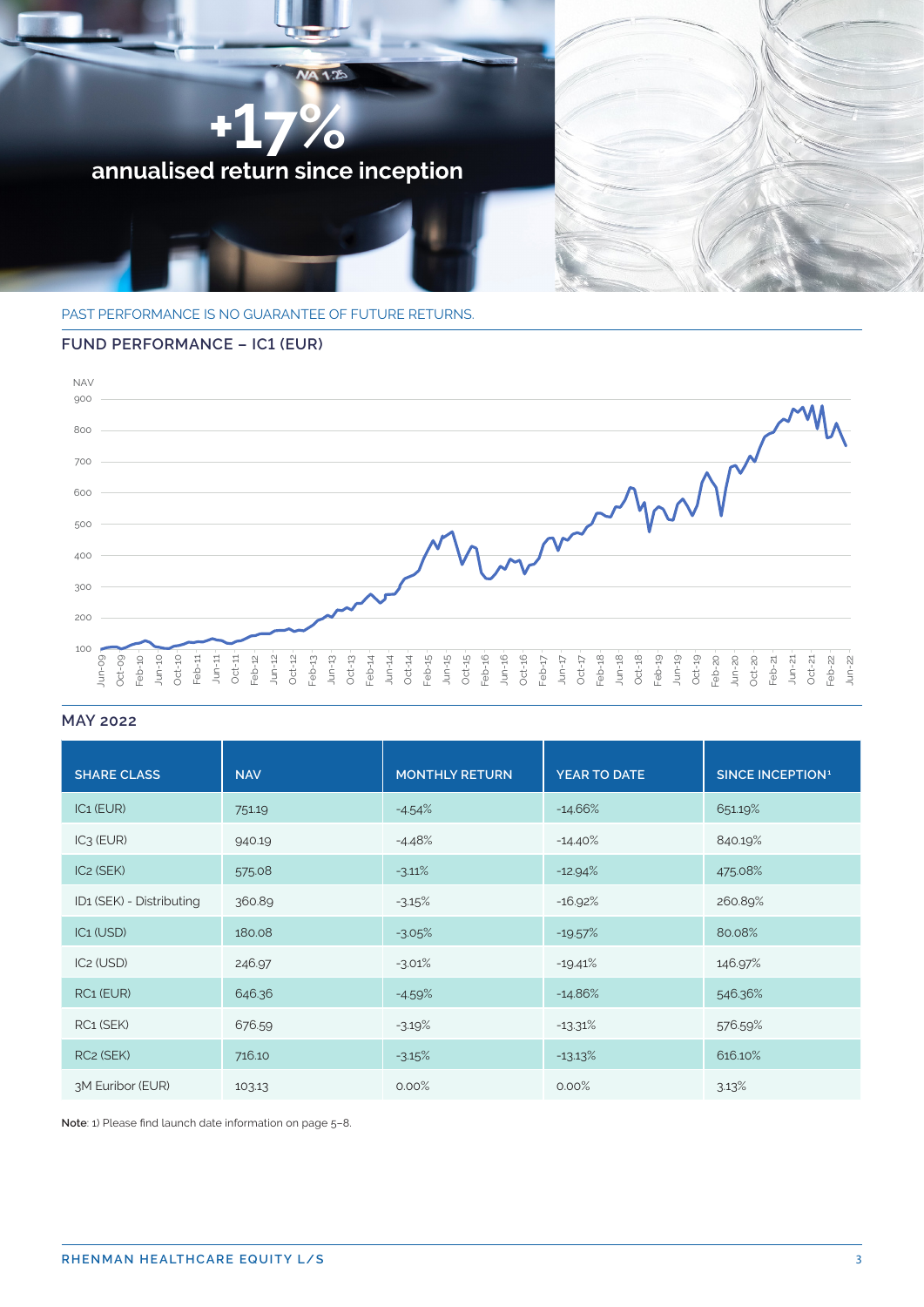### PAST PERFORMANCE IS NO GUARANTEE OF FUTURE RETURNS.

**PORTFOLIO CONSTRUCTION2 CURRENCY EXPOSURE3 PYRAMID LEVEL POSITION SIZE NO.** High conviction  $3\% - 10\%$  13 Core holdings  $1\% - 3\%$  35 Fractional positions  $0.5\% - 1\%$  22 Candidate holdings  $0 - 0.5\%$  40  $\blacksquare$  USD 75 %  $EUR$  7% **DKK 6%**  $CHF$  5%  $SEK$  4% Övriga 4 %

| <b>RISK (IC1 EUR)</b>           |        | <b>EXPOSURE<sup>6</sup></b> |      | AUM <sub>7</sub> | <b>LARGEST LONG POSITIONS</b> |
|---------------------------------|--------|-----------------------------|------|------------------|-------------------------------|
| Value at risk <sup>4</sup>      | 2.95%  | Long                        | 133% | Fund:            | 1. United Health Group Inc    |
| Standard Deviation <sup>5</sup> | 21.39% | Short                       | 23%  | <b>EUR 841m</b>  | 2. Cigna Corp Reg             |
| Sharpe Ratio <sup>5</sup>       | 0.79   | Gross                       | 155% | USD 900m         | 3. AstraZeneca Plc            |
|                                 |        | <b>Net</b>                  | 110% |                  | 4. Anthem Inc                 |
|                                 |        |                             |      |                  | 5. Pfizer Inc                 |

# **SHARE CLASS CHARACTERISTICS - INSTITUTIONAL SHARE CLASSES - ONLY INSTITUTIONAL INVESTORS<sup>8</sup>**

| MINIMUM INVESTMENT            |            | MGT. FEE | PERF. FEE | <b>ISIN NO.</b> | <b>BLOOMBERG</b><br><b>TICKER</b> | <b>LIPPER</b><br><b>REUTERS</b> | <b>TELEKURS</b> |
|-------------------------------|------------|----------|-----------|-----------------|-----------------------------------|---------------------------------|-----------------|
| IC <sub>1</sub> (EUR)         | 250 000    | 1.50%    | 20%       | LU0417598108    | RHLEIC1 LX                        | 65147588                        | 10034579        |
| IC <sub>2</sub> (SEK)         | 50 000 000 | $1.00\%$ | 20%       | LU0417598793    | RHHIC <sub>2</sub> SLX            | 68204997                        | 20323930        |
| $ID1$ (SEK) -<br>Distributing | 100 000    | 1.50 %   | 20%       | LU0417599098    | RHHCID1 LX                        | 68153820                        | 18491109        |
| IC <sub>1</sub> (USD)         | 300 000    | 1.50%    | 20%       | LU0417598280    | RHUIC <sub>1</sub> ALX            | 68305812                        | 26812813        |
| IC <sub>2</sub> (USD)         | 6 000 000  | $1.00\%$ | 20%       | LU0417598520    | RHUIC <sub>2</sub> U LX           | 68265724                        | 24456000        |

# **SHARE CLASS CHARACTERISTICS** – RETAIL SHARE CLASSES – ALSO OPEN TO INSTITUTIONAL INVESTORS8

| MINIMUM INVESTMENT    |         | MGT. FEE | PERF. FEE | <b>ISIN NO.</b> | <b>BLOOMBERG</b><br><b>TICKER</b> | <b>I IPPFR</b><br><b>REUTERS</b> | <b>TELEKURS</b> |
|-----------------------|---------|----------|-----------|-----------------|-----------------------------------|----------------------------------|-----------------|
| RC <sub>1</sub> (EUR) | 2500    | $2.00\%$ | 20%       | LU0417597555    | RHLERC1 LX                        | 65147589                         | 10034567        |
| RC1 (SEK)             | 500     | $2.00\%$ | 20%       | LU0417597712    | RHLSRC1LX                         | 68014067                         | 10239523        |
| RC <sub>2</sub> (SEK) | 2500000 | 1.50%    | 20%       | LU0417598017    | RHLSRC <sub>2</sub> LX            | 68015239                         | 10239528        |

Notes: 2) Number of long equity positions (excluding any ETFs). 3) As a percentage of the market value of the long and short positions (excluding cash positions) 4) For holdings at month end (95 % conf. int. 250 days history). 5) Standard Deviation and Sharpe Ratio are annualised. 6) The exposure is adjusted for net fund flow at month end. 7) The AUM is adjusted for net fund flow at month end. 8) Administrative fees are charged in addition to the fees above. Further information is available in the KIID as well as the prospectus (part B. A14-18).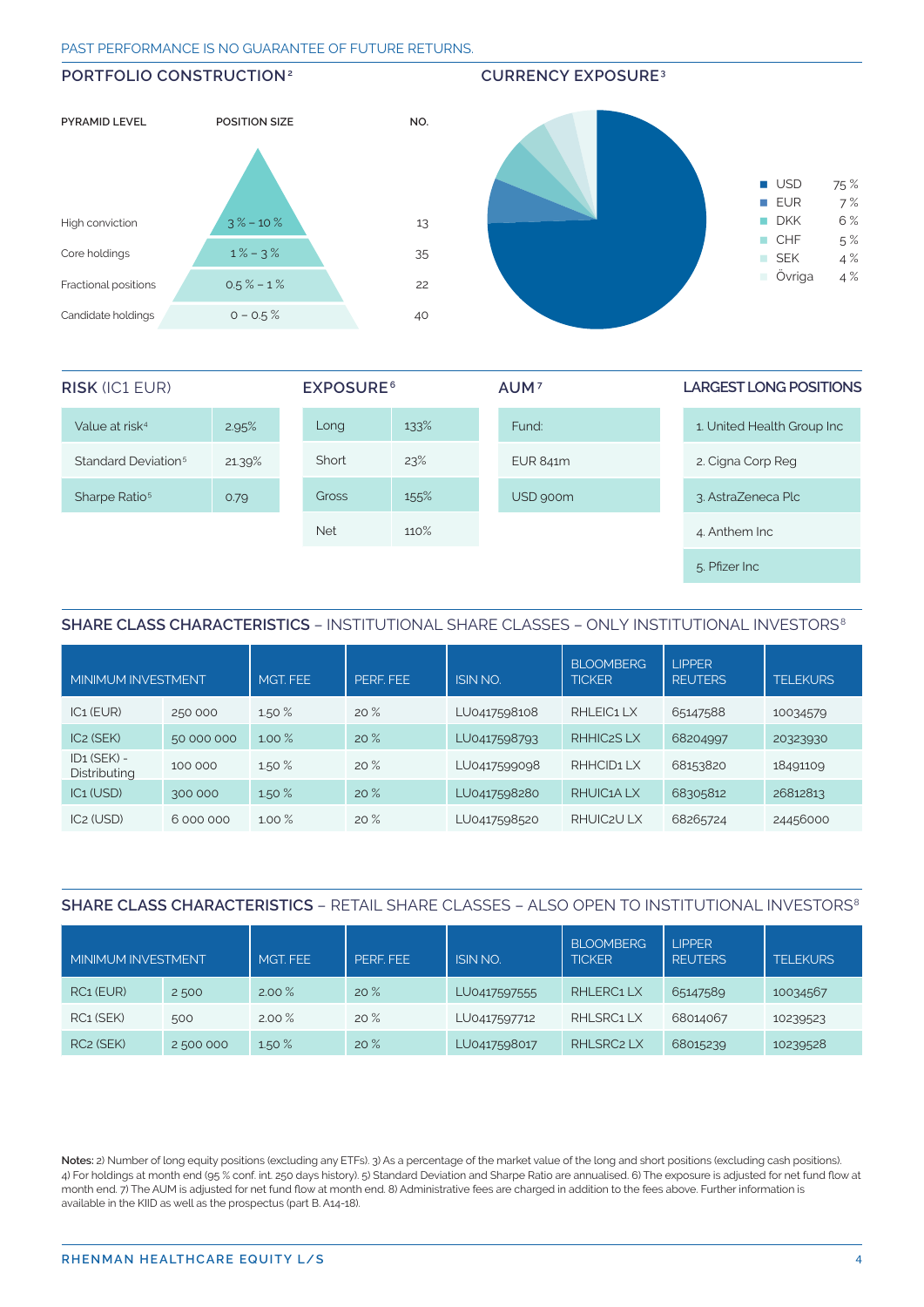| <b>IC1 (EUR) NAV</b> |            |        |            |            |        |        |        |            |            |        |            |            |  |
|----------------------|------------|--------|------------|------------|--------|--------|--------|------------|------------|--------|------------|------------|--|
| <b>YEAR</b>          | <b>JAN</b> | FEB    | <b>MAR</b> | <b>APR</b> | MAY    | JUN    | JUL    | <b>AUG</b> | <b>SEP</b> | OCT    | <b>NOV</b> | <b>DEC</b> |  |
| 2009                 |            |        |            |            |        | 100.75 | 105.19 | 107.47     | 107.83     | 100.99 | 105.70     | 113.28     |  |
| 2010                 | 117.91     | 119.94 | 127.53     | 122.31     | 108.73 | 106.40 | 102.84 | 102.63     | 109.95     | 112.16 | 116.17     | 122.73     |  |
| 2011                 | 121.53     | 124.28 | 123.35     | 127.79     | 134.24 | 129.26 | 128.19 | 119.36     | 118.28     | 125.67 | 127.48     | 134.59     |  |
| 2012                 | 142.42     | 143.99 | 149.51     | 150.29     | 150.07 | 159.07 | 160.74 | 160.74     | 165.47     | 156.93 | 161.34     | 158.92     |  |
| 2013                 | 168.92     | 178.11 | 191.91     | 198.41     | 209.10 | 202.53 | 225.87 | 223.66     | 233.45     | 225.66 | 246.67     | 246.79     |  |
| 2014                 | 263.91     | 277.13 | 262.34     | 247.80     | 260.99 | 274.87 | 276.25 | 296.82     | 304.03     | 326.16 | 338.66     | 352.48     |  |
| 2015                 | 391.34     | 419.34 | 448.65     | 421.01     | 463.44 | 456.29 | 476.60 | 424.39     | 370.76     | 401.72 | 430.21     | 423.32     |  |
| 2016                 | 345.01     | 326.39 | 325.66     | 342.05     | 366.15 | 355.48 | 389.06 | 378.89     | 385.50     | 340.52 | 369.37     | 372.46     |  |
| 2017                 | 391.88     | 436.08 | 454.95     | 456.28     | 415.30 | 455.96 | 449.05 | 468.44     | 473.40     | 468.37 | 491.88     | 501.07     |  |
| 2018                 | 535.61     | 535.64 | 525.88     | 523.61     | 556.39 | 554.68 | 578.66 | 618.36     | 613.63     | 543.46 | 570.43     | 475.31     |  |
| 2019                 | 543.40     | 556.92 | 548.98     | 516.00     | 512.38 | 564.44 | 581.75 | 557.75     | 527.02     | 561.13 | 633.91     | 666.08     |  |
| 2020                 | 638.10     | 617.80 | 526.64     | 616.09     | 683.34 | 688.66 | 663.00 | 689.52     | 719.57     | 700.26 | 744.64     | 780.13     |  |
| 2021                 | 790.43     | 794.91 | 823.74     | 837.54     | 828.70 | 870.48 | 858.50 | 875.26     | 834.83     | 880.80 | 805.89     | 880.28     |  |
| 2022                 | 776.72     | 780.60 | 824.28     | 786.93     | 751.19 |        |        |            |            |        |            |            |  |

|             | IC1 (EUR) PERFORMANCE %. NET OF FEES |            |            |            |          |            |         |            |            |          |            |          |              |
|-------------|--------------------------------------|------------|------------|------------|----------|------------|---------|------------|------------|----------|------------|----------|--------------|
| <b>YEAR</b> | <b>JAN</b>                           | <b>FEB</b> | <b>MAR</b> | <b>APR</b> | MAY      | <b>JUN</b> | JUL     | <b>AUG</b> | <b>SEP</b> | OCT      | <b>NOV</b> | DEC      | <b>TOTAL</b> |
| 2009        |                                      |            |            |            |          | 0.75       | 4.41    | 2.17       | 0.33       | $-6.34$  | 4.66       | 7.17     | 13.28        |
| 2010        | 4.09                                 | 1.72       | 6.33       | $-4.09$    | $-11.10$ | $-2.14$    | $-3.35$ | $-0.20$    | 7.13       | 2.01     | 3.58       | 5.65     | 8.34         |
| 2011        | $-0.98$                              | 2.26       | $-0.75$    | 3.60       | 5.05     | $-3.71$    | $-0.83$ | $-6.89$    | $-0.90$    | 6.25     | 1.44       | 5.58     | 9.66         |
| 2012        | 5.82                                 | 1.10       | 3.83       | 0.52       | $-0.15$  | 6.00       | 1.05    | 0.00       | 2.94       | $-5.16$  | 2.81       | $-1.50$  | 18.08        |
| 2013        | 6.29                                 | 5.44       | 7.75       | 3.39       | 5.39     | $-3.14$    | 11.52   | $-0.98$    | 4.38       | $-3.34$  | 9.31       | 0.05     | 55.29        |
| 2014        | 6.94                                 | 5.01       | $-5.34$    | $-5.54$    | 5.32     | 5.32       | 0.50    | 7.45       | 2.43       | 7.28     | 3.83       | 4.08     | 42.83        |
| 2015        | 11.02                                | 7.15       | 6.99       | $-6.16$    | 10.08    | $-1.54$    | 4.45    | $-10.95$   | $-12.64$   | 8.35     | 7.09       | $-1.60$  | 20.10        |
| 2016        | $-18.50$                             | $-5.40$    | $-0.22$    | 5.03       | 7.05     | $-2.91$    | 9.45    | $-2.61$    | 1.74       | $-11.67$ | 8.47       | 0.84     | $-12.01$     |
| 2017        | 5.21                                 | 11.28      | 4.33       | 0.29       | $-8.98$  | 9.79       | $-1.52$ | 4.32       | 1.06       | $-1.06$  | 5.02       | 1.87     | 34.53        |
| 2018        | 6.89                                 | 0.01       | $-1.82$    | $-0.43$    | 6.26     | $-0.31$    | 4.32    | 6.86       | $-0.76$    | $-11.44$ | 4.96       | $-16.68$ | $-5.14$      |
| 2019        | 14.33                                | 2.49       | $-1.43$    | $-6.01$    | $-0.61$  | 10.06      | 3.07    | $-4.13$    | $-5.51$    | 6.47     | 12.97      | 5.07     | 40.14        |
| 2020        | $-4.20$                              | $-3.18$    | $-14.76$   | 16.99      | 10.92    | 0.78       | $-3.73$ | 4.00       | 4.36       | $-2.68$  | 6.34       | 4.77     | 17.12        |
| 2021        | 1.32                                 | 0.57       | 3.63       | 1.68       | $-1.06$  | 5.04       | $-1.38$ | 1.95       | $-4.62$    | 5.51     | $-8.50$    | 9.23     | 12.84        |
| 2022        | $-11.76$                             | 0.50       | 5.60       | $-4.53$    | $-4.54$  |            |         |            |            |          |            |          | $-14.66$     |

|             | <b>IC2 (SEK) NAV</b> |            |            |            |        |        |        |        |            |        |            |            |  |
|-------------|----------------------|------------|------------|------------|--------|--------|--------|--------|------------|--------|------------|------------|--|
| <b>YEAR</b> | <b>JAN</b>           | <b>FEB</b> | <b>MAR</b> | <b>APR</b> | MAY    | JUN    | JUL    | AUG.   | <b>SEP</b> | OCT    | <b>NOV</b> | <b>DEC</b> |  |
| 2013        | 105.95               | 109.53     | 117.11     | 123.34     | 131.02 | 128.83 | 142.56 | 142.09 | 147.55     | 144.39 | 159.03     | 158.77     |  |
| 2014        | 169.27               | 178.14     | 170.53     | 162.83     | 172.56 | 182.30 | 184.56 | 197.44 | 201.10     | 218.77 | 227.47     | 240.91     |  |
| 2015        | 264.32               | 283.76     | 300.86     | 285.57     | 313.96 | 305.90 | 326.08 | 292.97 | 252.07     | 273.89 | 288.10     | 281.94     |  |
| 2016        | 232.96               | 221.76     | 219.09     | 228.93     | 248.02 | 243.80 | 270.79 | 263.91 | 270.85     | 245.87 | 263.97     | 260.88     |  |
| 2017        | 270.49               | 305.07     | 315.32     | 318.79     | 294.29 | 318.16 | 310.91 | 322.70 | 331.45     | 331.49 | 352.83     | 356.33     |  |
| 2018        | 379.63               | 389.78     | 388.65     | 395.52     | 411.90 | 415.07 | 427.79 | 469.65 | 455.95     | 404.87 | 423.30     | 347.14     |  |
| 2019        | 406.48               | 421.85     | 412.16     | 396.62     | 392.47 | 430.52 | 448.78 | 435.24 | 408.30     | 436.13 | 481.44     | 504.24     |  |
| 2020        | 491.15               | 474.02     | 413.07     | 475.86     | 516.97 | 520.68 | 495.17 | 514.21 | 546.00     | 524.67 | 552.98     | 572.33     |  |
| 2021        | 583.10               | 589.73     | 613.94     | 621.26     | 612.41 | 644.11 | 639.21 | 650.92 | 618.52     | 641.78 | 601.99     | 660.56     |  |
| 2022        | 592.42               | 603.74     | 623.77     | 593.51     | 575.08 |        |        |        |            |        |            |            |  |

|             | IC2 (SEK) PERFORMANCE %. NET OF FEES |            |            |            |         |         |         |            |            |          |            |          |              |
|-------------|--------------------------------------|------------|------------|------------|---------|---------|---------|------------|------------|----------|------------|----------|--------------|
| <b>YEAR</b> | <b>JAN</b>                           | <b>FEB</b> | <b>MAR</b> | <b>APR</b> | MAY     | JUN     | JUL     | <b>AUG</b> | <b>SEP</b> | OCT      | <b>NOV</b> | DEC      | <b>TOTAL</b> |
| 2013        | 5.95                                 | 3.38       | 6.92       | 5.32       | 6.23    | $-1.67$ | 10.66   | $-0.33$    | 3.84       | $-2.14$  | 10.14      | $-0.16$  | 58.77        |
| 2014        | 6.61                                 | 5.24       | $-4.27$    | $-4.52$    | 5.98    | 5.64    | 1.24    | 6.98       | 1.85       | 8.79     | 3.98       | 5.91     | 51.74        |
| 2015        | 9.72                                 | 7.35       | 6.03       | $-5.08$    | 9.94    | $-2.57$ | 6.60    | $-10.15$   | $-13.96$   | 8.66     | 5.19       | $-2.14$  | 17.03        |
| 2016        | $-17.37$                             | $-4.81$    | $-1.20$    | 4.49       | 8.34    | $-1.70$ | 11.07   | $-2.54$    | 2.63       | $-9.22$  | 7.36       | $-1.17$  | $-7.47$      |
| 2017        | 3.68                                 | 12.78      | 3.36       | 1.10       | $-7.69$ | 8.11    | $-2.28$ | 3.79       | 2.71       | 0.01     | 6.44       | 0.99     | 36.59        |
| 2018        | 6.54                                 | 2.67       | $-0.29$    | 1.77       | 4.14    | 0.77    | 3.06    | 9.79       | $-2.92$    | $-11.20$ | 4.55       | $-17.99$ | $-2.58$      |
| 2019        | 17.09                                | 3.78       | $-2.30$    | $-3.77$    | $-1.05$ | 9.70    | 4.24    | $-3.02$    | $-6.19$    | 6.82     | 10.39      | 4.74     | 45.26        |
| 2020        | $-2.60$                              | $-3.49$    | $-12.86$   | 15.20      | 8.64    | 0.72    | $-4.90$ | 3.85       | 6.18       | $-3.91$  | 5.40       | 3.50     | 13.50        |
| 2021        | 1.88                                 | 1.14       | 4.11       | 1.19       | $-1.42$ | 5.18    | $-0.76$ | 1.83       | $-4.98$    | 3.76     | $-6.20$    | 9.73     | 15.42        |
| 2022        | $-10.32$                             | 1.91       | 3.32       | $-4.85$    | $-3.11$ |         |         |            |            |          |            |          | $-12.94$     |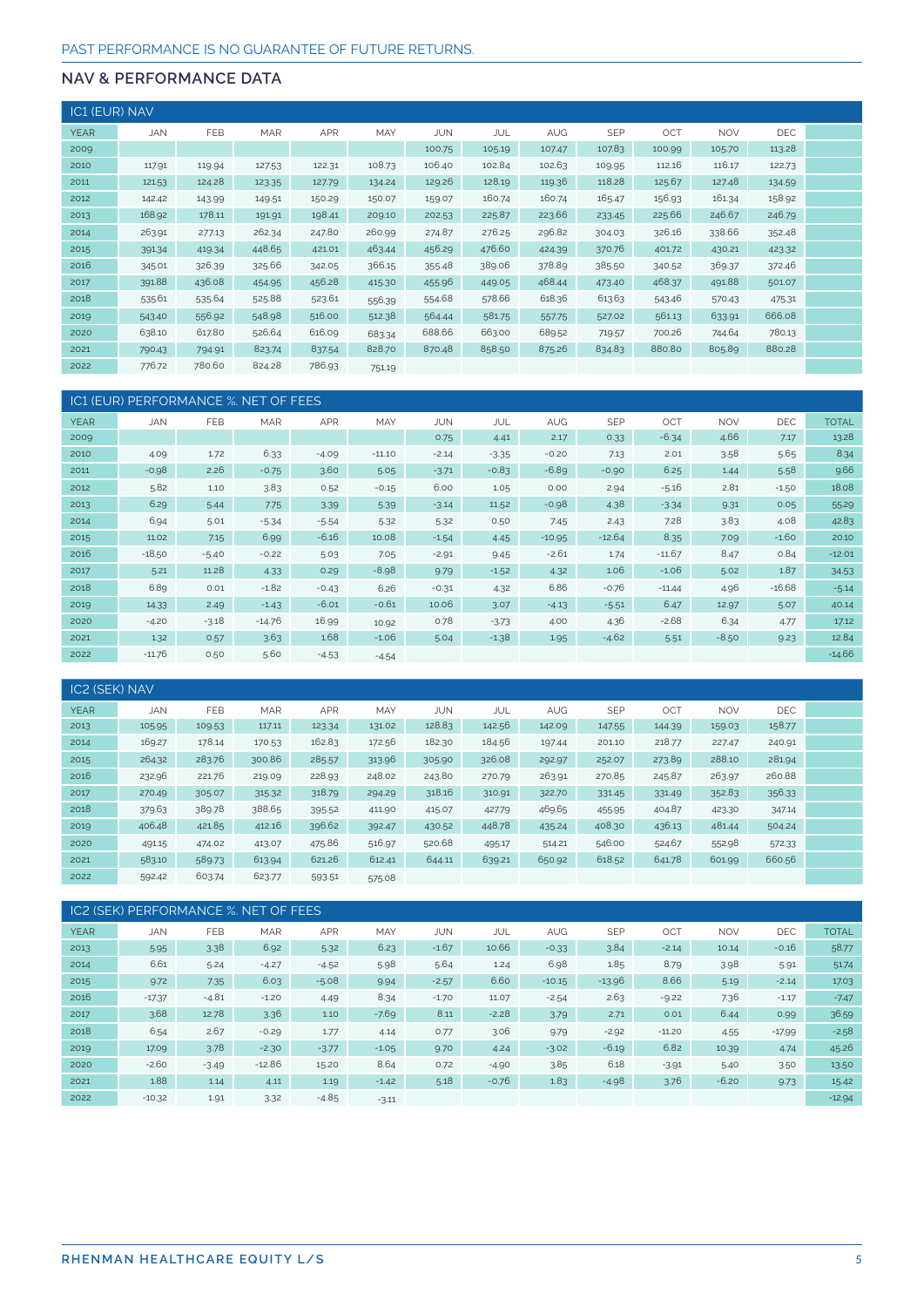| <b>IC1 (USD) NAV</b> |            |        |            |            |        |        |        |        |            |        |            |            |  |
|----------------------|------------|--------|------------|------------|--------|--------|--------|--------|------------|--------|------------|------------|--|
| <b>YEAR</b>          | <b>JAN</b> | FEB    | <b>MAR</b> | <b>APR</b> | MAY    | JUN    | JUL    | AUG    | <b>SEP</b> | OCT    | <b>NOV</b> | <b>DEC</b> |  |
| 2015                 |            | 106.43 | 109.37     | 107.12     | 114.84 | 114.48 | 118.78 | 107.70 | 93.74      | 100.50 | 102.88     | 104.09     |  |
| 2016                 | 84.51      | 80.27  | 84.02      | 88.68      | 92.24  | 89.25  | 98.50  | 95.48  | 98.04      | 84.48  | 88.63      | 88.85      |  |
| 2017                 | 95.78      | 104.78 | 110.08     | 112.50     | 105.65 | 116.97 | 118.72 | 124.26 | 125.01     | 121.84 | 130.74     | 133.94     |  |
| 2018                 | 147.42     | 145.05 | 143.28     | 140.20     | 145.38 | 144.95 | 151.45 | 161.13 | 159.77     | 138.04 | 144.79     | 121.78     |  |
| 2019                 | 139.80     | 142.16 | 138.18     | 129.63     | 128.10 | 144.08 | 145.20 | 137.69 | 128.80     | 140.32 | 157.94     | 168.74     |  |
| 2020                 | 159.56     | 153.04 | 130.41     | 152.12     | 171.72 | 174.40 | 176.32 | 183.59 | 188.70     | 182.40 | 198.45     | 211.68     |  |
| 2021                 | 213.30     | 214.24 | 216.35     | 224.27     | 224.74 | 230.35 | 227.21 | 230.77 | 215.94     | 228.14 | 202.28     | 223.90     |  |
| 2022                 | 194.84     | 196.20 | 205.23     | 185.74     | 180.08 |        |        |        |            |        |            |            |  |

| IC1 (USD) PERFORMANCE %. NET OF FEES |          |            |            |            |         |         |         |            |            |          |            |            |              |
|--------------------------------------|----------|------------|------------|------------|---------|---------|---------|------------|------------|----------|------------|------------|--------------|
| <b>YEAR</b>                          | JAN      | <b>FEB</b> | <b>MAR</b> | <b>APR</b> | MAY     | JUN     | JUL     | <b>AUG</b> | <b>SEP</b> | OCT      | <b>NOV</b> | <b>DEC</b> | <b>TOTAL</b> |
| 2015                                 |          | 6.43       | 2.76       | $-2.06$    | 7.21    | $-0.31$ | 3.76    | $-9.33$    | $-12.96$   | 7.21     | 2.37       | 1.18       | 4.09         |
| 2016                                 | $-18.81$ | $-5.02$    | 4.67       | 5.55       | 4.01    | $-3.24$ | 10.36   | $-3.07$    | 2.68       | $-13.83$ | 4.91       | 0.25       | $-14.64$     |
| 2017                                 | 7.80     | 9.40       | 5.06       | 2.20       | $-6.09$ | 10.71   | 1.50    | 4.67       | 0.60       | $-2.54$  | 7.30       | 2.45       | 50.75        |
| 2018                                 | 10.06    | $-1.61$    | $-1.22$    | $-2.15$    | 3.69    | $-0.30$ | 4.48    | 6.39       | $-0.84$    | $-13.60$ | 4.89       | $-15.89$   | $-9.08$      |
| 2019                                 | 14.80    | 1.69       | $-2.80$    | $-6.19$    | $-1.18$ | 12.47   | 0.78    | $-5.17$    | $-6.46$    | 8.94     | 12.56      | 6.84       | 38.56        |
| 2020                                 | $-5.44$  | $-4.09$    | $-14.79$   | 16.65      | 12.88   | 1.56    | 1.10    | 4.12       | 2.78       | $-3.34$  | 8.80       | 6.67       | 25.45        |
| 2021                                 | 0.77     | 0.44       | 0.98       | 3.66       | 0.21    | 2.50    | $-1.36$ | 1.57       | $-6.43$    | 5.65     | $-11.34$   | 10.69      | 5.77         |
| 2022                                 | $-12.98$ | 0.70       | 4.60       | $-9.50$    | $-3.05$ |         |         |            |            |          |            |            | $-19.57$     |

| <b>IC2 (USD) NAV</b> |            |        |            |            |        |        |        |        |            |        |            |            |  |
|----------------------|------------|--------|------------|------------|--------|--------|--------|--------|------------|--------|------------|------------|--|
| <b>YEAR</b>          | <b>JAN</b> | FEB    | <b>MAR</b> | <b>APR</b> | MAY    | JUN    | JUL    | AUG    | <b>SEP</b> | OCT    | <b>NOV</b> | <b>DEC</b> |  |
| 2014                 |            |        |            |            | 102.92 | 108.60 | 106.82 | 113.71 | 112.69     | 120.10 | 124.21     | 126.40     |  |
| 2015                 | 132.75     | 141.32 | 145.96     | 143.02     | 153.38 | 152.95 | 158.76 | 143.26 | 124.74     | 133.79 | 137.03     | 138.70     |  |
| 2016                 | 112.66     | 107.07 | 112.12     | 118.40     | 123.21 | 119.27 | 131.69 | 127.71 | 131.20     | 113.12 | 118.73     | 119.08     |  |
| 2017                 | 128.42     | 140.54 | 147.72     | 151.02     | 141.89 | 156.98 | 159.38 | 166.89 | 167.94     | 163.77 | 175.76     | 180.12     |  |
| 2018                 | 198.33     | 195.19 | 192.99     | 188.92     | 195.95 | 195.44 | 204.27 | 217.39 | 215.63     | 186.38 | 195.57     | 164.56     |  |
| 2019                 | 188.99     | 192.24 | 186.93     | 175.43     | 173.45 | 195.16 | 196.77 | 186.66 | 174.69     | 190.39 | 214.39     | 228.86     |  |
| 2020                 | 216.50     | 207.73 | 177.09     | 206.66     | 233.28 | 237.07 | 239.75 | 249.75 | 256.77     | 248.30 | 270.22     | 288.47     |  |
| 2021                 | 290.77     | 292.16 | 295.14     | 306.04     | 306.71 | 314.48 | 310.32 | 315.27 | 295.18     | 311.98 | 276.74     | 306.45     |  |
| 2022                 | 266.79     | 268.75 | 281.24     | 254.63     | 246.97 |        |        |        |            |        |            |            |  |

| IC2 (USD) PERFORMANCE %. NET OF FEES |            |            |            |            |         |         |         |            |            |          |            |          |              |
|--------------------------------------|------------|------------|------------|------------|---------|---------|---------|------------|------------|----------|------------|----------|--------------|
| <b>YEAR</b>                          | <b>JAN</b> | <b>FEB</b> | <b>MAR</b> | <b>APR</b> | MAY     | JUN     | JUL     | <b>AUG</b> | <b>SEP</b> | OCT      | <b>NOV</b> | DEC      | <b>TOTAL</b> |
| 2014                                 |            |            |            |            | 2.92    | 5.52    | $-1.64$ | 6.45       | $-0.90$    | 6.58     | 3.42       | 1.76     | 26.40        |
| 2015                                 | 5.02       | 6.46       | 3.28       | $-2.01$    | 7.24    | $-0.28$ | 3.80    | $-9.76$    | $-12.93$   | 7.26     | 2.42       | 1.22     | 9.73         |
| 2016                                 | $-18.77$   | $-4.96$    | 4.72       | 5.60       | 4.06    | $-3.20$ | 10.41   | $-3.02$    | 2.73       | $-13.78$ | 4.96       | 0.29     | $-14.15$     |
| 2017                                 | 7.84       | 9.44       | 5.11       | 2.23       | $-6.05$ | 10.63   | 1.53    | 4.71       | 0.63       | $-2.48$  | 7.32       | 2.48     | 51.26        |
| 2018                                 | 10.11      | $-1.58$    | $-1.13$    | $-2.11$    | 3.72    | $-0.26$ | 4.52    | 6.42       | $-0.81$    | $-13.56$ | 4.93       | $-15.86$ | $-8.64$      |
| 2019                                 | 14.85      | 1.72       | $-2.76$    | $-6.15$    | $-1.13$ | 12.52   | 0.82    | $-5.14$    | $-6.41$    | 8.99     | 12.61      | 6.75     | 39.07        |
| 2020                                 | $-5.40$    | $-4.05$    | $-14.75$   | 16.70      | 12.88   | 1.62    | 1.13    | 4.17       | 2.81       | $-3.30$  | 8.83       | 6.75     | 26.05        |
| 2021                                 | 0.80       | 0.48       | 1.02       | 3.69       | 0.22    | 2.53    | $-1.32$ | 1.60       | $-6.37$    | 5.69     | $-11.30$   | 10.74    | 6.23         |
| 2022                                 | $-12.94$   | 0.73       | 4.65       | $-9.46$    | $-3.01$ |         |         |            |            |          |            |          | $-19.41$     |

| <b>IC3 (EUR) NAV</b> |            |        |            |            |         |            |         |         |            |         |            |            |  |
|----------------------|------------|--------|------------|------------|---------|------------|---------|---------|------------|---------|------------|------------|--|
| <b>YEAR</b>          | <b>JAN</b> | FEB    | <b>MAR</b> | <b>APR</b> | MAY     | <b>JUN</b> | JUL     | AUG.    | <b>SEP</b> | OCT     | <b>NOV</b> | <b>DEC</b> |  |
| 2009                 |            |        |            |            |         |            |         | 102.15  | 103.33     | 96.78   | 101.30     | 109.19     |  |
| 2010                 | 114.20     | 116.43 | 124.73     | 119.62     | 106.33  | 104.06     | 100.57  | 100.37  | 107.52     | 109.68  | 113.59     | 120.00     |  |
| 2011                 | 118.82     | 121.50 | 120.59     | 124.92     | 131.89  | 126.43     | 125.36  | 116.73  | 115.66     | 122.76  | 124.53     | 132.03     |  |
| 2012                 | 140.67     | 142.42 | 148.58     | 149.43     | 149.16  | 159.24     | 161.09  | 161.06  | 166.38     | 157.79  | 162.21     | 159.79     |  |
| 2013                 | 170.25     | 180.70 | 196.39     | 203.85     | 216.23  | 208.50     | 235.66  | 233.03  | 244.50     | 236.34  | 260.09     | 260.40     |  |
| 2014                 | 280.76     | 296.58 | 279.47     | 263.97     | 278.02  | 294.48     | 296.09  | 321.00  | 329.83     | 356.89  | 372.31     | 389.50     |  |
| 2015                 | 437.99     | 471.80 | 508.68     | 477.10     | 527.32  | 518.14     | 544.00  | 481.68  | 420.82     | 455.95  | 488.29     | 480.47     |  |
| 2016                 | 391.59     | 370.46 | 369.62     | 388.23     | 415.58  | 403.47     | 441.58  | 430.05  | 437.55     | 386.50  | 419.24     | 422.75     |  |
| 2017                 | 444.79     | 494.96 | 516.44     | 518.14     | 471.42  | 517.72     | 509.84  | 533.67  | 539.99     | 534.17  | 563.68     | 575.38     |  |
| 2018                 | 620.04     | 620.31 | 607.45     | 604.83     | 647.20  | 644.96     | 676.32  | 728.69  | 722.85     | 640.18  | 671.96     | 559.91     |  |
| 2019                 | 640.11     | 656.04 | 646.69     | 607.84     | 604.10  | 664.90     | 685.30  | 657.02  | 620.83     | 661.00  | 750.14     | 793.38     |  |
| 2020                 | 760.50     | 736.47 | 628.21     | 735.37     | 818.48  | 825.74     | 795.41  | 827.79  | 868.81     | 845.83  | 903.59     | 953.10     |  |
| 2021                 | 967.72     | 974.32 | 1014.44    | 1034.11    | 1022.41 | 1081.10    | 1066.84 | 1089.00 | 1038.74    | 1097.93 | 1003.87    | 1098.35    |  |
| 2022                 | 969.75     | 975.16 | 1030.38    | 984.28     | 940.19  |            |         |         |            |         |            |            |  |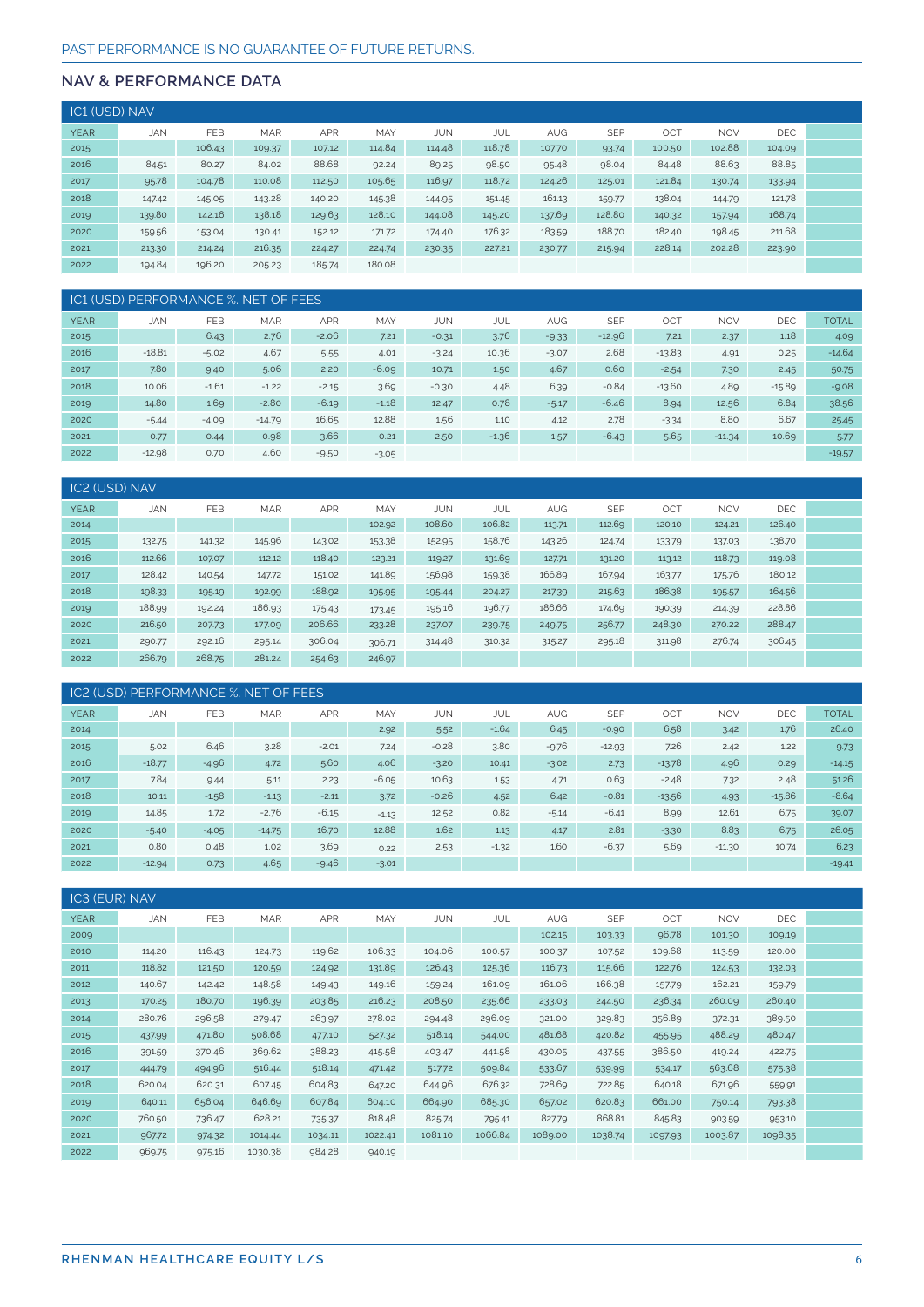|             | IC3 (EUR) PERFORMANCE %. NET OF FEES |         |            |            |          |         |         |            |            |          |            |          |              |
|-------------|--------------------------------------|---------|------------|------------|----------|---------|---------|------------|------------|----------|------------|----------|--------------|
| <b>YEAR</b> | <b>JAN</b>                           | FEB     | <b>MAR</b> | <b>APR</b> | MAY      | JUN     | JUL     | <b>AUG</b> | <b>SEP</b> | OCT      | <b>NOV</b> | DEC      | <b>TOTAL</b> |
| 2009        |                                      |         |            |            |          |         |         | 2.15       | 1.16       | $-6.34$  | 4.67       | 7.79     | 9.19         |
| 2010        | 4.59                                 | 1.95    | 7.13       | $-4.10$    | $-11.11$ | $-2.13$ | $-3.35$ | $-0.20$    | 7.12       | 2.01     | 3.56       | 5.64     | 9.90         |
| 2011        | $-0.98$                              | 2.26    | $-0.75$    | 3.59       | 5.58     | $-4.14$ | $-0.85$ | $-6.88$    | $-0.92$    | 6.14     | 1.44       | 6.02     | 10.03        |
| 2012        | 6.54                                 | 1.24    | 4.33       | 0.57       | $-0.18$  | 6.76    | 1.16    | $-0.02$    | 3.30       | $-5.16$  | 2.80       | $-1.49$  | 21.03        |
| 2013        | 6.55                                 | 6.14    | 8.68       | 3.80       | 6.07     | $-3.57$ | 13.03   | $-1.12$    | 4.92       | $-3.34$  | 10.05      | 0.12     | 62.96        |
| 2014        | 7.82                                 | 5.63    | $-5.77$    | $-5.55$    | 5.32     | 5.92    | 0.55    | 8.41       | 2.75       | 8.20     | 4.32       | 4.62     | 49.58        |
| 2015        | 12.45                                | 7.72    | 7.82       | $-6.21$    | 10.53    | $-1.74$ | 4.99    | $-11.46$   | $-12.63$   | 8.35     | 7.09       | $-1.60$  | 23.36        |
| 2016        | $-18.50$                             | $-5.40$ | $-0.23$    | 5.03       | 7.04     | $-2.91$ | 9.45    | $-2.61$    | 1.74       | $-11.67$ | 8.47       | 0.84     | $-12.01$     |
| 2017        | 5.21                                 | 11.28   | 4.34       | 0.33       | $-9.02$  | 9.82    | $-1.52$ | 4.67       | 1.18       | $-1.08$  | 5.52       | 2.08     | 36.10        |
| 2018        | 7.76                                 | 0.04    | $-2.07$    | $-0.43$    | 7.01     | $-0.35$ | 4.86    | 7.74       | $-0.80$    | $-11.44$ | 4.96       | $-16.68$ | $-2.69$      |
| 2019        | 14.32                                | 2.49    | $-1.43$    | $-6.01$    | $-0.62$  | 10.06   | 3.07    | $-4.13$    | $-5.51$    | 6.47     | 13.49      | 5.76     | 41.70        |
| 2020        | $-4.14$                              | $-3.16$ | $-14.70$   | 17.06      | 11.30    | 0.89    | $-3.67$ | 4.07       | 4.96       | $-2.64$  | 6.83       | 5.48     | 20.13        |
| 2021        | 1.53                                 | 0.68    | 4.12       | 1.94       | $-1.13$  | 5.74    | $-1.32$ | 2.08       | $-4.62$    | 5.70     | $-8.57$    | 9.41     | 15.24        |
| 2022        | $-11.71$                             | 0.56    | 5.66       | $-4.47$    | $-4.48$  |         |         |            |            |          |            |          | $-14.40$     |

|             | ID1 (SEK) NAV – DISTRIBUTING |            |            |            |        |            |        |            |            |        |            |            |  |
|-------------|------------------------------|------------|------------|------------|--------|------------|--------|------------|------------|--------|------------|------------|--|
| <b>YEAR</b> | <b>JAN</b>                   | <b>FEB</b> | <b>MAR</b> | <b>APR</b> | MAY    | <b>JUN</b> | JUL    | <b>AUG</b> | <b>SEP</b> | OCT    | <b>NOV</b> | <b>DEC</b> |  |
| 2012        |                              |            |            |            | 100.64 | 104.51     | 101.00 | 100.77     | 105.42     | 101.93 | 105.47     | 103.07     |  |
| 2013        | 109.66                       | 109.21     | 116.69     | 122.83     | 130.33 | 127.88     | 141.46 | 140.87     | 146.24     | 143.04 | 157.52     | 157.19     |  |
| 2014        | 167.54                       | 168.39     | 161.54     | 154.18     | 163.36 | 172.51     | 174.59 | 186.71     | 190.10     | 206.73 | 214.90     | 227.49     |  |
| 2015        | 249.52                       | 256.41     | 271.30     | 257.41     | 282.93 | 275.68     | 293.76 | 263.61     | 226.72     | 246.24 | 258.91     | 253.27     |  |
| 2016        | 209.19                       | 186.39     | 184.08     | 192.27     | 208.21 | 204.58     | 227.14 | 221.28     | 227.01     | 205.99 | 221.08     | 218.41     |  |
| 2017        | 226.36                       | 247.58     | 257.17     | 259.92     | 239.81 | 259.22     | 253.21 | 262.73     | 269.78     | 269.72 | 287.00     | 289.42     |  |
| 2018        | 308.23                       | 298.96     | 297.90     | 303.06     | 315.52 | 317.84     | 327.46 | 359.38     | 348.18     | 309.03 | 322.97     | 264.75     |  |
| 2019        | 309.87                       | 310.87     | 303.62     | 292.04     | 288.86 | 316.74     | 330.03 | 319.94     | 300.01     | 320.32 | 354.05     | 370.83     |  |
| 2020        | 361.05                       | 329.78     | 287.25     | 330.78     | 359.59 | 362.02     | 344.14 | 357.22     | 379.24     | 364.27 | 383.82     | 397.12     |  |
| 2021        | 404.46                       | 389.12     | 404.96     | 409.65     | 403.63 | 424.45     | 421.05 | 428.64     | 407.07     | 422.21 | 395.86     | 434.40     |  |
| 2022        | 389.43                       | 379.34     | 391.75     | 372.61     | 360.89 |            |        |            |            |        |            |            |  |

| ID1 (SEK) PERFORMANCE %, NET OF FEES - DISTRIBUTING |            |            |            |            |         |         |         |            |            |          |            |            |              |
|-----------------------------------------------------|------------|------------|------------|------------|---------|---------|---------|------------|------------|----------|------------|------------|--------------|
| <b>YEAR</b>                                         | <b>JAN</b> | <b>FEB</b> | <b>MAR</b> | <b>APR</b> | MAY     | JUN     | JUL     | <b>AUG</b> | <b>SEP</b> | OCT      | <b>NOV</b> | <b>DEC</b> | <b>TOTAL</b> |
| 2012                                                |            |            |            |            | 0.64    | 3.85    | $-3.36$ | $-0.23$    | 4.61       | $-3.31$  | 3.47       | $-2.28$    | 3.07         |
| 2013                                                | 6.39       | $-0.41$    | 6.85       | 5.26       | 6.11    | $-1.88$ | 10.62   | $-0.42$    | 3.81       | $-2.19$  | 10.12      | $-0.21$    | 52.51        |
| 2014                                                | 6.58       | 0.51       | $-4.07$    | $-4.56$    | 5.95    | 5.60    | 1.21    | 6.94       | 1.82       | 8.75     | 3.95       | 5.86       | 44.72        |
| 2015                                                | 9.68       | 2.76       | 5.81       | $-5.12$    | 9.91    | $-2.56$ | 6.56    | $-10.26$   | $-13.99$   | 8.61     | 5.15       | $-2.18$    | 11.33        |
| 2016                                                | $-17.40$   | $-10.90$   | $-1.24$    | 4.45       | 8.29    | $-1.74$ | 11.03   | $-2.58$    | 2.59       | $-9.26$  | 7.33       | $-1.21$    | $-13.76$     |
| 2017                                                | 3.64       | 9.37       | 3.87       | 1.07       | $-7.74$ | 8.09    | $-2.32$ | 3.76       | 2.68       | $-0.02$  | 6.41       | 0.84       | 32.51        |
| 2018                                                | 6.50       | $-3.01$    | $-0.35$    | 1.73       | 4.11    | 0.74    | 3.03    | 9.75       | $-3.12$    | $-11.24$ | 4.51       | $-18.03$   | $-8.52$      |
| 2019                                                | 17.04      | 0.32       | $-2.33$    | $-3.81$    | $-1.09$ | 9.65    | 4.20    | $-3.06$    | $-6.23$    | 6.77     | 10.53      | 4.74       | 40.07        |
| 2020                                                | $-2.64$    | $-8.66$    | $-12.90$   | 15.15      | 8.71    | 0.68    | $-4.94$ | 3.80       | 6.16       | $-3.95$  | 5.37       | 3.47       | 7.09         |
| 2021                                                | 1.85       | $-3.79$    | 4.07       | 1.16       | $-1.47$ | 5.16    | $-0.80$ | 1.80       | $-5.03$    | 3.72     | $-6.24$    | 9.74       | 9.39         |
| 2022                                                | $-10.35$   | $-2.59$    | 3.27       | $-4.89$    | $-3.15$ |         |         |            |            |          |            |            | $-16.92$     |

| <b>RC1 (EUR) NAV</b> |            |        |            |            |        |            |        |        |        |        |            |            |  |
|----------------------|------------|--------|------------|------------|--------|------------|--------|--------|--------|--------|------------|------------|--|
| <b>YEAR</b>          | <b>JAN</b> | FEB    | <b>MAR</b> | <b>APR</b> | MAY    | <b>JUN</b> | JUL    | AUG.   | SEP    | OCT    | <b>NOV</b> | <b>DEC</b> |  |
| 2010                 |            |        |            |            |        |            |        |        | 104.35 | 104.75 | 110.36     | 115.32     |  |
| 2011                 | 114.18     | 116.50 | 115.79     | 119.40     | 125.10 | 120.47     | 119.15 | 110.91 | 109.86 | 116.68 | 118.31     | 124.92     |  |
| 2012                 | 132.14     | 133.59 | 138.66     | 139.34     | 139.09 | 147.39     | 148.89 | 148.83 | 153.16 | 145.20 | 149.21     | 146.92     |  |
| 2013                 | 156.14     | 164.59 | 177.28     | 183.22     | 192.89 | 185.65     | 206.96 | 204.86 | 212.69 | 205.49 | 224.58     | 224.79     |  |
| 2014                 | 240.30     | 251.66 | 236.42     | 223.21     | 235.00 | 247.45     | 248.60 | 266.95 | 273.34 | 293.13 | 304.24     | 315.14     |  |
| 2015                 | 349.47     | 373.47 | 398.19     | 373.48     | 411.03 | 404.45     | 422.31 | 375.75 | 328.13 | 355.37 | 380.41     | 374.15     |  |
| 2016                 | 304.81     | 288.23 | 287.45     | 301.80     | 322.91 | 313.37     | 342.82 | 333.71 | 339.38 | 299.66 | 324.90     | 327.48     |  |
| 2017                 | 344.40     | 383.08 | 399.53     | 400.83     | 364.36 | 400.14     | 393.87 | 411.29 | 415.46 | 410.84 | 431.35     | 439.53     |  |
| 2018                 | 469.64     | 469.79 | 461.25     | 459.04     | 487.65 | 485.62     | 506.41 | 540.96 | 536.85 | 475.23 | 498.59     | 415.26     |  |
| 2019                 | 474.53     | 486.14 | 479.01     | 450.01     | 447.04 | 491.82     | 506.66 | 485.54 | 458.58 | 488.03 | 551.77     | 579.39     |  |
| 2020                 | 554.79     | 536.92 | 457.48     | 534.95     | 593.35 | 597.63     | 575.10 | 597.94 | 623.77 | 606.76 | 645.03     | 675.64     |  |
| 2021                 | 684.33     | 687.99 | 712.68     | 724.36     | 716.46 | 752.31     | 741.63 | 755.89 | 720.53 | 760.15 | 694.94     | 759.14     |  |
| 2022                 | 669.52     | 672.59 | 709.89     | 677.44     | 646.36 |            |        |        |        |        |            |            |  |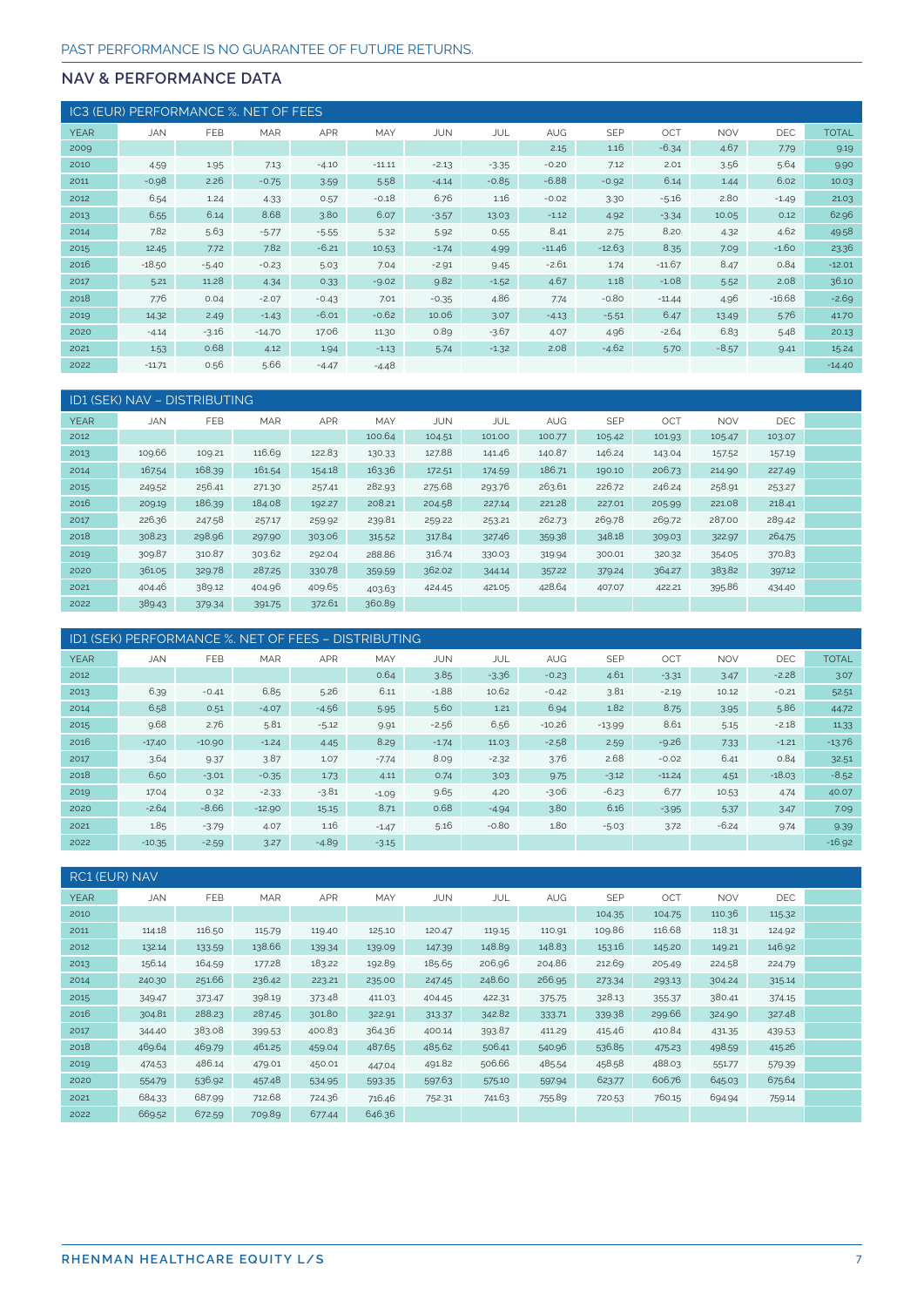|             | RC1 (EUR) PERFORMANCE %. NET OF FEES |         |            |            |         |            |         |            |            |          |            |            |              |
|-------------|--------------------------------------|---------|------------|------------|---------|------------|---------|------------|------------|----------|------------|------------|--------------|
| <b>YEAR</b> | <b>JAN</b>                           | FEB     | <b>MAR</b> | <b>APR</b> | MAY     | <b>JUN</b> | JUL     | <b>AUG</b> | <b>SEP</b> | OCT      | <b>NOV</b> | <b>DEC</b> | <b>TOTAL</b> |
| 2010        |                                      |         |            |            |         |            |         |            | 4.35       | 0.38     | 5.36       | 4.49       | 15.32        |
| 2011        | $-0.99$                              | 2.03    | $-0.61$    | 3.12       | 4.77    | $-3.70$    | $-1.10$ | $-6.92$    | $-0.95$    | 6.21     | 1.40       | 5.59       | 8.32         |
| 2012        | 5.78                                 | 1.10    | 3.80       | 0.49       | $-0.18$ | 5.97       | 1.02    | $-0.04$    | 2.91       | $-5.20$  | 2.76       | $-1.53$    | 17.61        |
| 2013        | 6.28                                 | 5.41    | 7.71       | 3.35       | 5.28    | $-3.75$    | 11.48   | $-1.01$    | 3.82       | $-3.39$  | 9.29       | 0.09       | 53.00        |
| 2014        | 6.90                                 | 4.73    | $-6.06$    | $-5.59$    | 5.28    | 5.30       | 0.46    | 7.38       | 2.39       | 7.24     | 3.80       | 3.58       | 40.19        |
| 2015        | 10.89                                | 6.87    | 6.62       | $-6.21$    | 10.05   | $-1.60$    | 4.42    | $-11.03$   | $-12.67$   | 8.30     | 7.05       | $-1.65$    | 18.73        |
| 2016        | $-18.53$                             | $-5.44$ | $-0.27$    | 4.99       | 6.99    | $-2.95$    | 9.40    | $-2.66$    | 1.70       | $-11.70$ | 8.42       | 0.79       | $-12.47$     |
| 2017        | 5.17                                 | 11.23   | 4.29       | 0.33       | $-9.10$ | 9.82       | $-1.57$ | 4.42       | 1.01       | $-1.11$  | 4.99       | 1.90       | 34.22        |
| 2018        | 6.85                                 | 0.03    | $-1.82$    | $-0.48$    | 6.23    | $-0.42$    | 4.28    | 6.82       | $-0.76$    | $-11.48$ | 4.92       | $-16.71$   | $-5.52$      |
| 2019        | 14.27                                | 2.45    | $-1.47$    | $-6.05$    | $-0.66$ | 10.02      | 3.02    | $-4.17$    | $-5.55$    | 6.42     | 13.06      | 5.01       | 39.52        |
| 2020        | $-4.25$                              | $-3.22$ | $-14.80$   | 16.93      | 10.92   | 0.72       | $-3.77$ | 3.97       | 4.32       | $-2.73$  | 6.31       | 4.75       | 16.61        |
| 2021        | 1.29                                 | 0.53    | 3.59       | 1.64       | $-1.09$ | 5.00       | $-1.42$ | 1.92       | $-4.68$    | 5.50     | $-8.58$    | 9.24       | 12.36        |
| 2022        | $-11.81$                             | 0.46    | 5.55       | $-4.57$    | $-4.59$ |            |         |            |            |          |            |            | $-14.86$     |

| <b>RC1 (SEK) NAV</b> |            |        |            |            |        |            |        |        |            |        |            |        |  |
|----------------------|------------|--------|------------|------------|--------|------------|--------|--------|------------|--------|------------|--------|--|
| <b>YEAR</b>          | <b>JAN</b> | FEB    | <b>MAR</b> | <b>APR</b> | MAY    | <b>JUN</b> | JUL    | AUG    | <b>SEP</b> | OCT    | <b>NOV</b> | DEC    |  |
| 2009                 |            |        |            |            |        | 99.74      | 99.92  | 101.00 | 101.51     | 96.72  | 101.85     | 106.75 |  |
| 2010                 | 110.70     | 108.05 | 115.09     | 109.18     | 96.69  | 93.87      | 89.69  | 88.93  | 93.37      | 96.59  | 98.29      | 102.16 |  |
| 2011                 | 98.91      | 100.22 | 101.80     | 105.28     | 111.04 | 109.04     | 107.03 | 100.09 | 100.29     | 104.24 | 106.42     | 111.05 |  |
| 2012                 | 118.78     | 118.87 | 123.79     | 125.05     | 125.79 | 130.61     | 126.17 | 125.85 | 131.65     | 127.25 | 131.60     | 128.55 |  |
| 2013                 | 136.76     | 141.24 | 150.89     | 158.78     | 168.47 | 165.25     | 182.72 | 181.89 | 188.61     | 184.41 | 203.02     | 202.38 |  |
| 2014                 | 215.63     | 226.61 | 216.26     | 206.33     | 218.55 | 230.73     | 233.43 | 249.55 | 253.98     | 276.09 | 286.74     | 302.97 |  |
| 2015                 | 332.20     | 356.11 | 376.45     | 357.02     | 392.32 | 381.98     | 406.89 | 365.09 | 313.86     | 340.74 | 358.11     | 350.16 |  |
| 2016                 | 289.10     | 274.97 | 271.43     | 283.40     | 306.76 | 301.29     | 334.38 | 325.60 | 333.90     | 302.85 | 324.90     | 320.85 |  |
| 2017                 | 332.37     | 374.59 | 388.12     | 392.14     | 361.60 | 390.79     | 381.55 | 395.80 | 406.28     | 406.01 | 431.88     | 435.88 |  |
| 2018                 | 464.01     | 476.10 | 474.20     | 482.24     | 501.86 | 505.35     | 520.45 | 570.92 | 553.64     | 491.16 | 513.08     | 420.40 |  |
| 2019                 | 491.82     | 510.01 | 497.89     | 478.68     | 473.25 | 518.71     | 540.21 | 523.46 | 490.63     | 523.61 | 578.90     | 605.94 |  |
| 2020                 | 589.68     | 568.66 | 495.10     | 569.86     | 619.10 | 623.04     | 591.99 | 614.21 | 651.95     | 625.95 | 659.35     | 681.93 |  |
| 2021                 | 694.29     | 701.75 | 730.01     | 738.19     | 726.89 | 764.25     | 757.79 | 771.23 | 731.97     | 758.87 | 711.17     | 780.47 |  |
| 2022                 | 699.34     | 712.15 | 735.11     | 698.88     | 676.59 |            |        |        |            |        |            |        |  |

| RC1 (SEK) PERFORMANCE %. NET OF FEES |            |            |            |            |          |            |         |            |            |          |            |            |              |
|--------------------------------------|------------|------------|------------|------------|----------|------------|---------|------------|------------|----------|------------|------------|--------------|
| <b>YEAR</b>                          | <b>JAN</b> | <b>FEB</b> | <b>MAR</b> | <b>APR</b> | MAY      | <b>JUN</b> | JUL     | <b>AUG</b> | <b>SEP</b> | OCT      | <b>NOV</b> | <b>DEC</b> | <b>TOTAL</b> |
| 2009                                 |            |            |            |            |          | $-0.26$    | 0.18    | 1.08       | 0.50       | $-4.72$  | 5.30       | 4.81       | 6.75         |
| 2010                                 | 3.70       | $-2.39$    | 6.52       | $-5.14$    | $-11.44$ | $-2.92$    | $-4.45$ | $-0.85$    | 4.99       | 3.45     | 1.76       | 3.94       | $-4.30$      |
| 2011                                 | $-3.18$    | 1.32       | 1.58       | 3.42       | 5.47     | $-1.80$    | $-1.84$ | $-6.48$    | 0.20       | 3.94     | 2.09       | 4.35       | 8.70         |
| 2012                                 | 6.96       | 0.08       | 4.14       | 1.02       | 0.59     | 3.83       | $-3.40$ | $-0.25$    | 4.61       | $-3.34$  | 3.42       | $-2.32$    | 15.76        |
| 2013                                 | 6.39       | 3.28       | 6.83       | 5.23       | 6.10     | $-1.91$    | 10.57   | $-0.45$    | 3.69       | $-2.23$  | 10.09      | $-0.32$    | 57.43        |
| 2014                                 | 6.55       | 5.09       | $-4.57$    | $-4.59$    | 5.92     | 5.57       | 1.17    | 6.91       | 1.78       | 8.71     | 3.86       | 5.66       | 49.70        |
| 2015                                 | 9.65       | 7.20       | 5.71       | $-5.16$    | 9.89     | $-2.64$    | 6.52    | $-10.27$   | $-14.03$   | 8.56     | 5.10       | $-2.22$    | 15.58        |
| 2016                                 | $-17.44$   | $-4.89$    | $-1.29$    | 4.41       | 8.24     | $-1.78$    | 10.98   | $-2.63$    | 2.55       | $-9.30$  | 7.28       | $-1.25$    | $-8.37$      |
| 2017                                 | 3.59       | 12.70      | 3.61       | 1.04       | $-7.79$  | 8.07       | $-2.36$ | 3.73       | 2.65       | $-0.07$  | 6.37       | 0.93       | 35.85        |
| 2018                                 | 6.45       | 2.61       | $-0.40$    | 1.70       | 4.07     | 0.70       | 2.99    | 9.70       | $-3.03$    | $-11.29$ | 4.46       | $-18.06$   | $-3.55$      |
| 2019                                 | 16.99      | 3.70       | $-2.38$    | $-3.86$    | $-1.13$  | 9.61       | 4.14    | $-3.10$    | $-6.27$    | 6.72     | 10.56      | 4.67       | 44.13        |
| 2020                                 | $-2.68$    | $-3.56$    | $-12.94$   | 15.10      | 8.64     | 0.64       | $-4.98$ | 3.75       | 6.14       | $-3.99$  | 5.34       | 3.42       | 12.54        |
| 2021                                 | 1.81       | 1.07       | 4.03       | 1.12       | $-1.53$  | 5.14       | $-0.85$ | 1.77       | $-5.09$    | 3.68     | $-6.29$    | 9.74       | 14.45        |
| 2022                                 | $-10.40$   | 1.83       | 3.22       | $-4.93$    | $-3.19$  |            |         |            |            |          |            |            | $-13.31$     |

| RC2 (SEK) NAV |            |        |        |            |        |        |        |        |            |        |            |        |  |
|---------------|------------|--------|--------|------------|--------|--------|--------|--------|------------|--------|------------|--------|--|
| <b>YEAR</b>   | <b>JAN</b> | FEB    | MAR    | <b>APR</b> | MAY    | JUN    | JUL    | AUG    | <b>SEP</b> | OCT    | <b>NOV</b> | DEC    |  |
| 2009          |            |        |        |            |        | 99.74  | 99.98  | 101.12 | 101.68     | 96.94  | 102.10     | 107.07 |  |
| 2010          | 111.07     | 108.57 | 115.69 | 109.78     | 97.28  | 94.47  | 90.31  | 89.58  | 94.10      | 97.38  | 99.14      | 103.08 |  |
| 2011          | 99.84      | 101.20 | 102.84 | 106.40     | 112.28 | 110.30 | 108.32 | 101.33 | 101.58     | 105.64 | 107.89     | 112.63 |  |
| 2012          | 120.30     | 120.44 | 125.51 | 126.83     | 127.66 | 132.58 | 128.13 | 127.86 | 133.77     | 129.36 | 133.84     | 130.80 |  |
| 2013          | 139.17     | 143.74 | 153.48 | 161.57     | 171.53 | 167.92 | 185.74 | 185.04 | 192.06     | 187.86 | 206.87     | 206.39 |  |
| 2014          | 219.98     | 231.28 | 221.05 | 210.98     | 223.54 | 236.05 | 238.90 | 255.47 | 260.24     | 283.00 | 293.97     | 310.92 |  |
| 2015          | 341.02     | 365.80 | 386.77 | 366.96     | 403.34 | 392.85 | 418.61 | 375.87 | 323.26     | 351.09 | 369.14     | 361.10 |  |
| 2016          | 298.25     | 283.80 | 280.26 | 292.73     | 317.00 | 311.48 | 345.83 | 336.89 | 345.62     | 313.62 | 336.59     | 332.52 |  |
| 2017          | 344.62     | 388.54 | 402.06 | 406.34     | 374.90 | 405.23 | 395.81 | 410.70 | 421.71     | 421.61 | 448.59     | 452.80 |  |
| 2018          | 482.21     | 495.26 | 493.58 | 502.12     | 522.72 | 526.43 | 542.35 | 595.22 | 577.33     | 512.40 | 535.48     | 438.95 |  |
| 2019          | 513.74     | 532.94 | 520.48 | 500.62     | 495.15 | 542.92 | 565.68 | 548.37 | 514.19     | 548.99 | 606.51     | 634.95 |  |
| 2020          | 618.19     | 596.38 | 519.46 | 598.14     | 649.82 | 654.22 | 621.88 | 645.50 | 685.28     | 658.22 | 693.53     | 717.54 |  |
| 2021          | 730.79     | 738.81 | 768.86 | 777.74     | 766.21 | 805.72 | 799.24 | 813.64 | 772.49     | 801.20 | 751.17     | 824.34 |  |
| 2022          | 738.97     | 752.78 | 777.39 | 739.37     | 716.10 |        |        |        |            |        |            |        |  |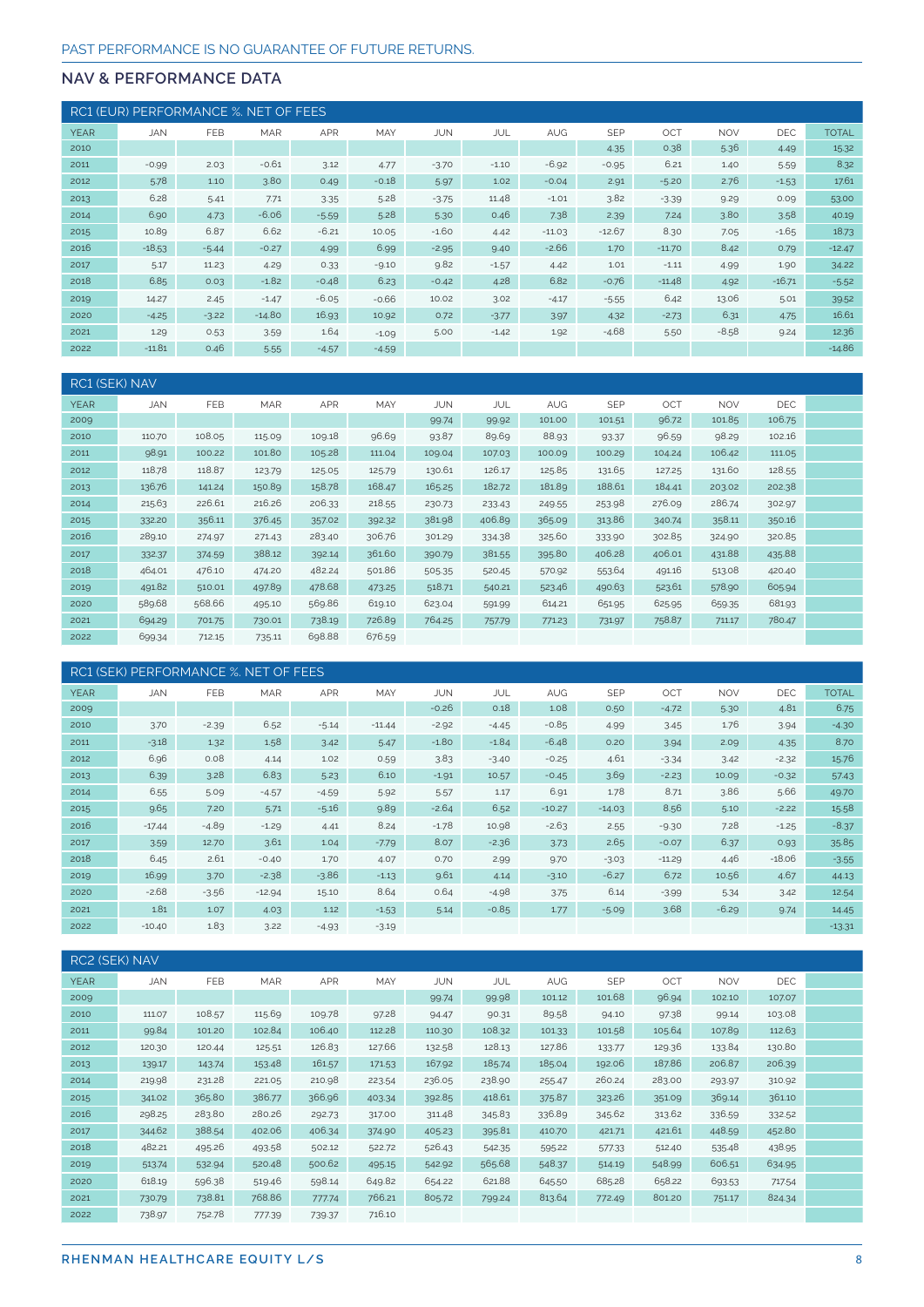|             | RC2 (SEK) PERFORMANCE %. NET OF FEES |         |            |            |          |            |         |          |            |          |            |            |              |
|-------------|--------------------------------------|---------|------------|------------|----------|------------|---------|----------|------------|----------|------------|------------|--------------|
| <b>YEAR</b> | <b>JAN</b>                           | FEB     | <b>MAR</b> | <b>APR</b> | MAY      | <b>JUN</b> | JUL     | AUG      | <b>SEP</b> | OCT      | <b>NOV</b> | <b>DEC</b> | <b>TOTAL</b> |
| 2009        |                                      |         |            |            |          | $-0.26$    | 0.24    | 1.14     | 0.55       | $-4.66$  | 5.32       | 4.87       | 7.07         |
| 2010        | 3.74                                 | $-2.25$ | 6.56       | $-5.11$    | $-11.39$ | $-2.89$    | $-4.40$ | $-0.81$  | 5.05       | 3.49     | 1.81       | 3.97       | $-3.73$      |
| 2011        | $-3.14$                              | 1.36    | 1.62       | 3.46       | 5.53     | $-1.76$    | $-1.80$ | $-6.45$  | 0.25       | 4.00     | 2.13       | 4.39       | 9.26         |
| 2012        | 6.81                                 | 0.12    | 4.21       | 1.05       | 0.65     | 3.85       | $-3.36$ | $-0.21$  | 4.62       | $-3.30$  | 3.46       | $-2.27$    | 16.13        |
| 2013        | 6.40                                 | 3.28    | 6.78       | 5.27       | 6.16     | $-2.10$    | 10.61   | $-0.38$  | 3.79       | $-2.19$  | 10.12      | $-0.23$    | 57.79        |
| 2014        | 6.58                                 | 5.14    | $-4.42$    | $-4.56$    | 5.95     | 5.60       | 1.21    | 6.94     | 1.87       | 8.75     | 3.88       | 5.77       | 50.65        |
| 2015        | 9.68                                 | 7.27    | 5.73       | $-5.12$    | 9.91     | $-2.60$    | 6.56    | $-10.21$ | $-14.00$   | 8.61     | 5.14       | $-2.18$    | 16.14        |
| 2016        | $-17.41$                             | $-4.84$ | $-1.25$    | 4.45       | 8.29     | $-1.74$    | 11.03   | $-2.59$  | 2.59       | $-9.26$  | 7.32       | $-1.21$    | $-7.91$      |
| 2017        | 3.64                                 | 12.74   | 3.48       | 1.06       | $-7.74$  | 8.09       | $-2.32$ | 3.76     | 2.68       | $-0.02$  | 6.40       | 0.94       | 36.17        |
| 2018        | 6.50                                 | 2.71    | $-0.34$    | 1.73       | 4.10     | 0.71       | 3.02    | 9.75     | $-3.01$    | $-11.25$ | 4.50       | $-18.03$   | $-3.06$      |
| 2019        | 17.04                                | 3.74    | $-2.34$    | $-3.82$    | $-1.09$  | 9.65       | 4.19    | $-3.06$  | $-6.23$    | 6.77     | 10.48      | 4.69       | 44.65        |
| 2020        | $-2.64$                              | $-3.53$ | $-12.90$   | 15.15      | 8.64     | 0.68       | $-4.94$ | 3.80     | 6.16       | $-3.95$  | 5.36       | 3.46       | 13.01        |
| 2021        | 1.85                                 | 1.10    | 4.07       | 1.15       | $-1.48$  | 5.16       | $-0.80$ | 1.80     | $-5.06$    | 3.72     | $-6.24$    | 9.74       | 14.88        |
| 2022        | $-10.36$                             | 1.87    | 3.27       | $-4.89$    | $-3.15$  |            |         |          |            |          |            |            | $-13.13$     |